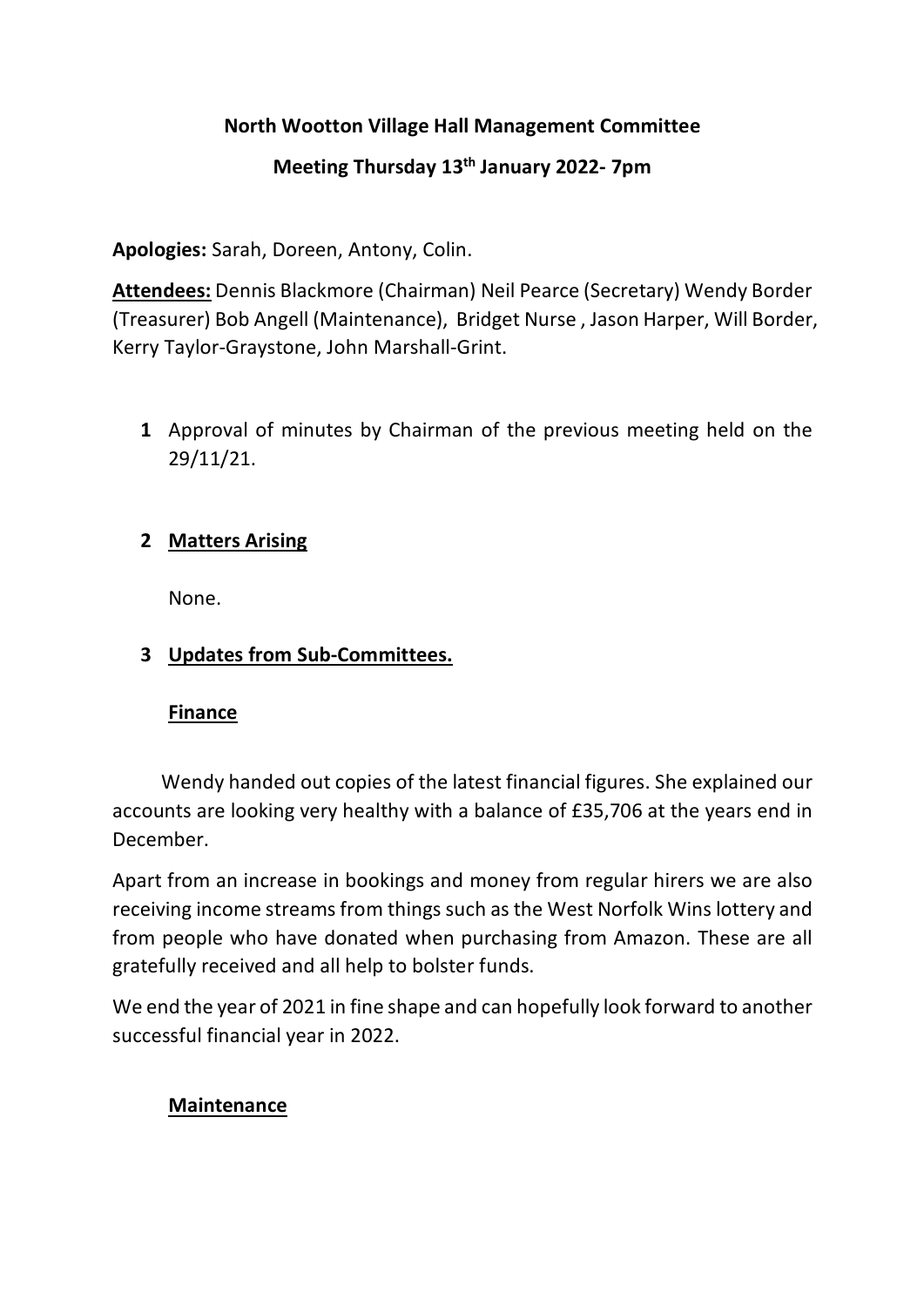Bob explained that we need to keep on top of the painting of the exterior of the building, and that also the bottoms of the walls inside are showing signs of scuffing and wear and could also do with repainting. Bob has suggested we look for a date, perhaps in the spring when the weather improves, to paint the exterior of the building.

Bob has also spoken to Wayne Skipper regarding the proposed porch and will update on progress at the next meeting. It was suggested that we may be able to apply for a CIL (Community Infrastructure Levy) grant to help fund the porch. The committee will investigate this and report back.

The De-Fib still needs to be fitted; Bob will report back with progress regarding this at the next meeting.

### **Events**

Antony was unable to attend the meeting, but Neil read out a statement on his behalf.

The village market is going ahead this Saturday 15<sup>th</sup> January, and Antony requested volunteers to help set up on Friday.

The proposed Flea Markets on Sundays after the village markets will not be happening this month as Antony has been too unwell to organize, but hopefully will go ahead after February's market.

Plans for the Queen's Platinum Jubilee celebrations are coming along well. Antony has a beacon on order, along with a piper to play Diu Regnare before the beacon is lit on the Thursday evening. The band 'Swervy World' are confirmed to perform for the Friday and Saturday. The Village Hall will be represented at Wootton Park's Friday event with a coconut shy. The main event on the Saturday will be similar to last years VJ Day celebrations but perhaps larger in scale. We are looking into having mugs printed with North Wootton Village Hall and the Queen's Jubilee logo on them to give away as has been done in previous jubilees.

Antony is also looking into getting bags printed with the North Wootton Village Hall logo on them to sell at the markets, with a view that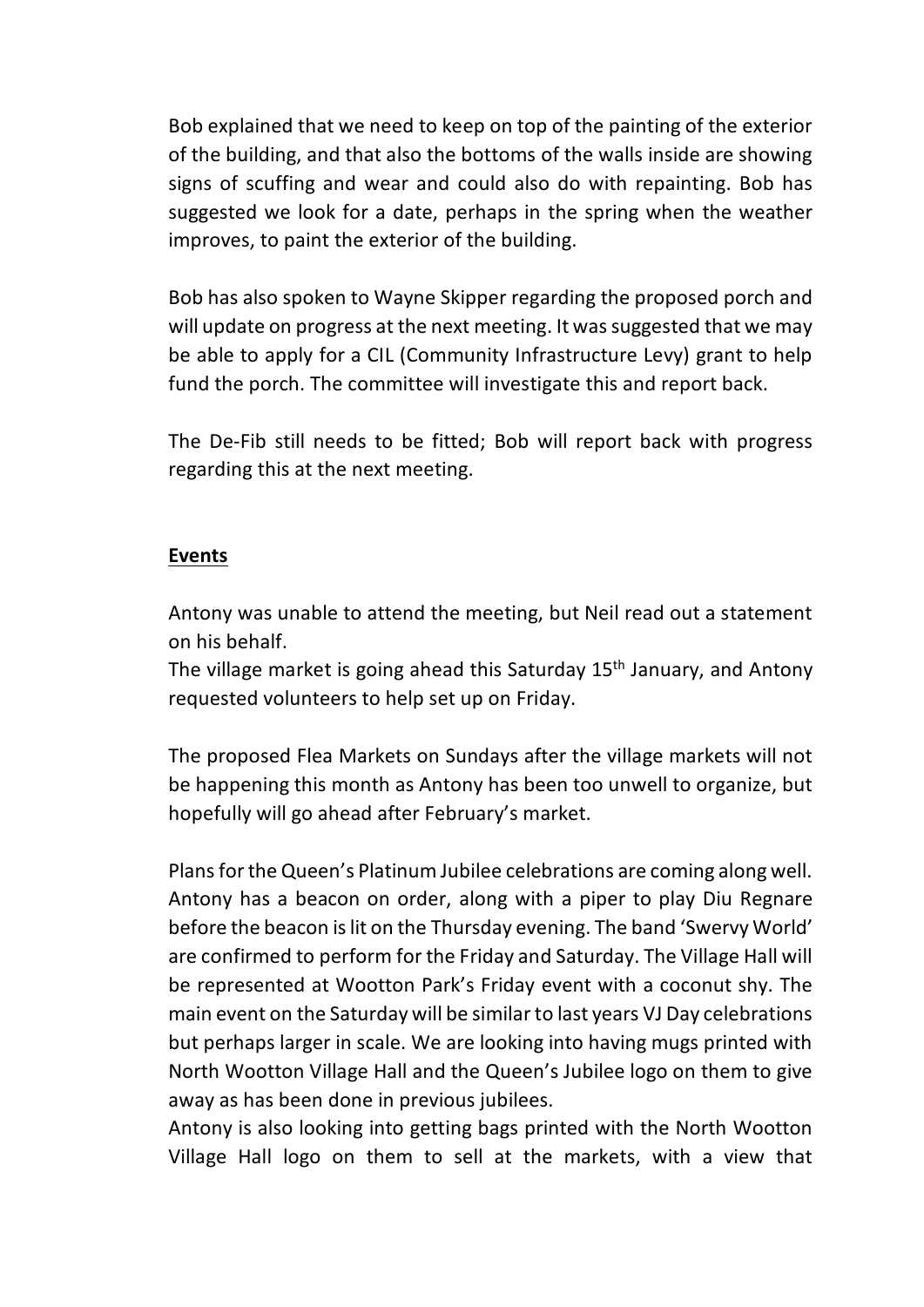purchasers will bring them back to reuse at the following market and receive a free tea/coffee.

Antony also asked if anyone has contacts regarding hiring a choir to sing during the lighting of the beacon.

### **Bookings**

Wendy reported a steady stream of bookings and read out a full list of the bookings we have on a regular basis during an average week. This highlighted how busy and popular we have become.

Wendy also informed the committee that we have two parties this weekend, one of which will be immediately after the market on the Saturday, so we will need to be packed away in good time.

### **4 AOB**

Will informed the committee that we will be swapping our current skip outside for a larger one as the one in use now often fills rapidly. Bob has asked if this could be screened off so as not to become an eyesore. Committee to investigate and report back at the next meeting.

Bob also suggested it was time we changed the code for the door. All agreed this would be advisable and it will be changed by the 24<sup>th of</sup> January.

Wendy informed the committee we have renewed our insurance policy with the same company.

Dennis informed the committee that after several years of relatively poor sales we will no longer be selling trees at Christmas. The consensus is that the sale of trees is oversubscribed locally, and we would struggle to compete and make a viable profit.